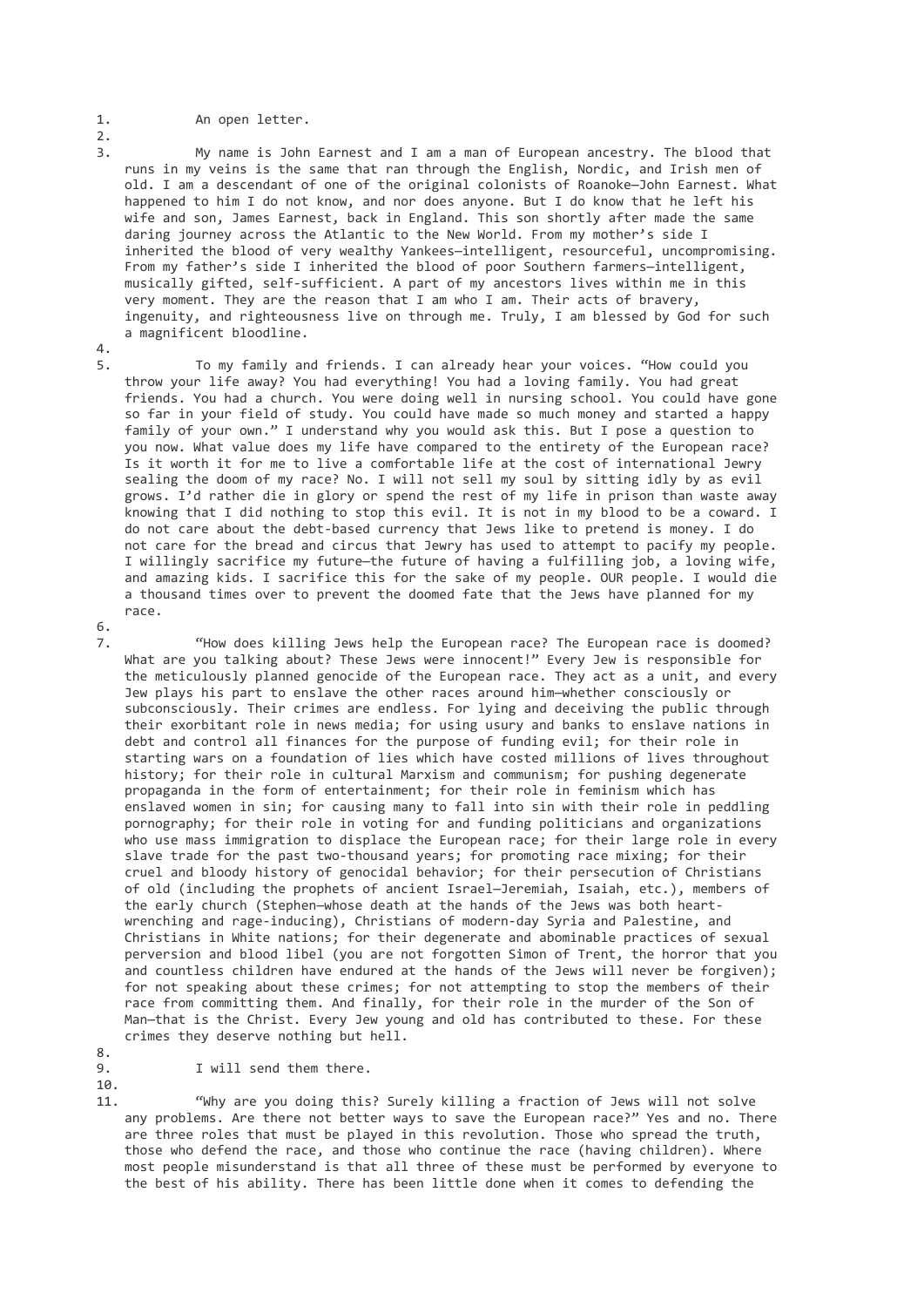European race. As an individual I can only kill so many Jews. My act of defense is not so much about my high score—that is how many Jews I can 'Do not pass go, do not collect 200 shekels' straight to fucking hell. But rather the statement that I made. There is at least one European man alive who is willing to take a stand against the injustice that the Jew has inflicted upon him. That my act will inspire others to take a stand as well. And when this revolution starts gaining traction (if I am not killed) I expect to be freed from prison and continue the fight. I do not seek fame. I do not seek power. I only wish to inspire others and be a soldier that has the honor and privilege of defending his race in its greatest hour of need—and have a family if possible.

12.

13. "How can you call yourself a Christian and do this? Surely the Bible calls for you to love your enemies?" Firstly, just because someone calls themselves a Christian does not make them one. Plenty of people wrongfully identify with being Christian. Beyond the scope of time the Father and the Son made a covenant in eternity—that the Son would bring a people to Him that He may be glorified through them. I did not choose to be a Christian. The Father chose me. The Son saved me. And the Spirit keeps me. Why me? I do not know. And my answer to loving my enemies? Trust yids and their puppet braindead lemming normalfags to take one quote from the Bible and grossly twist its meaning to serve their own evil purposes—meanwhile ignoring the encompassing history and context of the entire Bible and the wisdom it takes to apply God's law in a broken world. Is it lawful to let a thief murder my friend instead of killing the thief to prevent the death of my friend? To ask such a question is to answer it. It is not loving towards your friend to let him be murdered. It is not loving towards your enemy—the thief—to let him murder. A child can understand the concept of self-defense. It is unlawful and cowardly to stand on the sidelines as the European people are genocided around you. I did not want to have to kill Jews. But they have given us no other option. I'm just a normal dude who wanted to have a family, help and heal people, and play piano. But the Jew—with his genocidal instincts—is insistent on poking the bear until it tears his head off. The Jew has forced our hand, and our response is completely justified. My God does not take kindly to the destruction of His creation. Especially one of the most beautiful, intelligent, and innovative races that He has created. Least of all at the hands of one of the most ugly, sinful, deceitful, cursed, and corrupt. My God understands why I did what I did.

14.

15. "When Pilate saw that he could prevail nothing, but that rather a tumult was made, he took water, and washed his hands before the multitude, saying, I am innocent of the blood of this just person: see ye to it. Then answered all the people, and said, His blood be on us, and on our children" (Matthew 27:24-25).

16.

17. "I know that ye are Abraham's seed; but ye seek to kill me, because my word hath no place in you. I speak that which I have seen with my Father: and ye do that which ye have seen with your father. They answered and said unto him, Abraham is our father. Jesus saith unto them, If ye were Abraham's children, ye would do the works of Abraham […] Ye are of your father the devil, and the lusts of your father ye will do. He was a murderer from the beginning, and abode not in the truth, because there is no truth in him. When he speaketh a lie, he speaketh of his own: for he is a liar, and the father of it. And because I tell you the truth, ye believe me not" (John  $8:37-45$ ).

18.

19. "For ye, brethren, became followers of the churches of God which in Judaea are in Christ Jesus: for ye also have suffered like things of your own countrymen, even as they have of the Jews: Who both killed the Lord Jesus, and their own prophets, and have persecuted us; and they please not God, and are contrary to all men: Forbidding us to speak to the Gentiles that they might be saved, to fill up their sins away: for the wrath is come upon them to the uttermost" (1 Thessalonians  $2:14-16$ ).

 $20<sub>a</sub>$ 

21. "I know thy works, and tribulation, and poverty, (but thou art rich) and I know the blasphemy of them which say they are Jews, and are not, but are the synagogue of Satan" (Revelation 2:9).

 $22.$ 

<sup>23.</sup> "Behold, I will make them of the synagogue of Satan, which say they are Jews, and are not, but do lie; behold, I will make them to come and worship before thy feet, and to know that I have loved thee" (Revelation 3:9).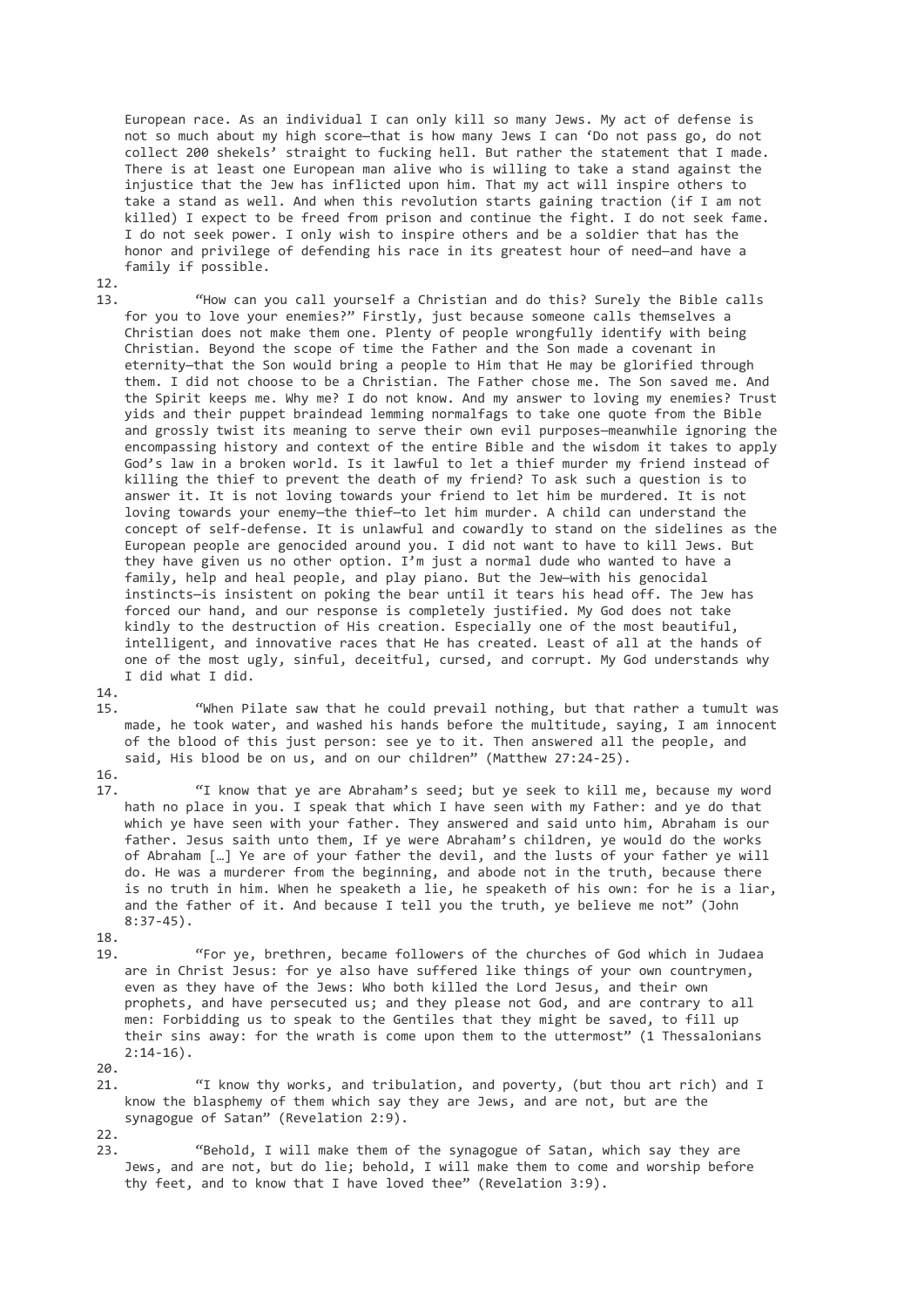25. "Hey you, you're finally awake. You were trying to cross the border right? Walked right into that Imperial ambush. Same as us, and that thief over there." (I forget where in the Bible this verse comes from, but it's definitely in there).

 $\frac{26}{27}$ .

 $24.$ 

To the glow-niggers and Jewed-media reading this. I think it is important for you to know that I did not do this alone. I had the help of a man named Felix Arvid Ulf Kjellberg. He was kind enough to plan and fund this whole operation—the sly bastard. Apparently, Pewdiepie hates Jews as much as Pajeets. Who would've known? Make sure to call me a 'white supremacist' and 'anti-semite' or whatever bullshit you spew to spook the normalfags. It doesn't even matter. You've been calling every White person alive those names for decades—they've lost all their meaning. You've socially ostracized every White person. You've made it harder and harder for White people to live a normal life. To this I say well done. You are stupid enough to make a White person's only viable option for survival to kill all of you. Keep doing what you're doing Jew-media. You're putting the noose around your own neck. The irony is glorious.

 $\frac{28}{29}$ .

To my brothers in blood. Make sure that my sacrifice was not in vain. Spread this letter, make memes, shitpost, FIGHT BACK, REMEMBER ROBERT BOWERS, REMEMBER BRENTON TARRANT, filter the religious D&C, and filter the schizos who will inevitably call this a 'false flag.' Something to note, people grossly overestimate the police's ability to solve 'crimes' such as 'arson' and 'murder.' Lots of threads about 'Feds are talking to me guys because I post on 8chan, it's so spooky' are 'organically' popping up. What a load of shit meant to try to scare the goyim and prevent retaliation. I scorched a mosque in Escondido with gasoline a week after Brenton Tarrant's sacrifice and they never found shit on me (I didn't realize sandniggers were sleeping inside though-they woke up and put out the fire pretty much immediately after I drove away which was unfortunate. Also they didn't report the message I spray-painted on the parking lot. I wrote 'For Brenton Tarrant -t. /pol/'). It is so easy to log on to Minecraft and get away with burning a synagogue (or mosque) to the ground if you're smart about it. You can even shoot up a mosque, synagogue, immigration center, traitorous politicians, wealthy Jews in gated communities, Jewish-owned company buildings, etc. and get away with it as well. If your goal is strictly carnage and the highest score—I'd highly recommend you look into flamethrowers (remember kids, napalm is more effective than gasoline if you want Jews to really light up like a menorah). I know you're out there Fire-anon—make us proud. Don't leave DNA (use clothes you've never worn before and a mask—dispose of these after). Don't bring any electronics which can be used to track you. Don't leave a paper trail. Don't take too long doing it, and never speak of it (all electronics are bugged). Again, I'm talking about Minecraft. You do not have to 'televise' like I did and get caught. As more of these happen, we will no longer need to film it. I do believe that it is best at this stage that I make a statement and people know that I did this. We are in the early stages of revolution. We need martyrs. If you don't want to get caught because you have children who depend on you, you can simply attack a target and then slip back into normal life. Every anon reading this needs to carry out attacks. They won't find us. They won't catch us. There are too many of us, and we are smarter than them.

30.

31. Remember that fear is the only thing holding you back. Fear that you might lose everything in your life. I am a testament to the fact that literally anyone can do this, and this terrifies the Jew. I'm a 19 year old nursing student from the depths of Commiefornia for fuck's sake. I had my whole life ahead of me. If you told me even 6 months ago that I would do this I would have been surprised. Meme Robert Bowers back and keep up the memes of Brenton Tarrant. Tarrant was a catalyst for me personally. He showed me that it could be done. And that it needed to be done. "WHY WON'T SOMEBODY DO SOMETHING? WHY WON'T SOMEBODY DO SOMETHING? WHY DON'T I DO SOMETHING?"—the most powerful words in his entire manifesto. Any White man—rich or poor, young or old—who is brave enough can take any action he wants against the tyrannical and genocidal Jew. You should be more afraid of losing your entire race than this life you now live. The most dangerous kind of man is not one who has nothing to lose, but one who has everything to lose. Every single White man has everything to lose by doing nothing, and everything to gain by taking action.

32.

33. Anyone who denounces violent self-defense against the Jew is a coward. He may know the crimes of the Jew, but subconsciously he knows that ACTUALLY taking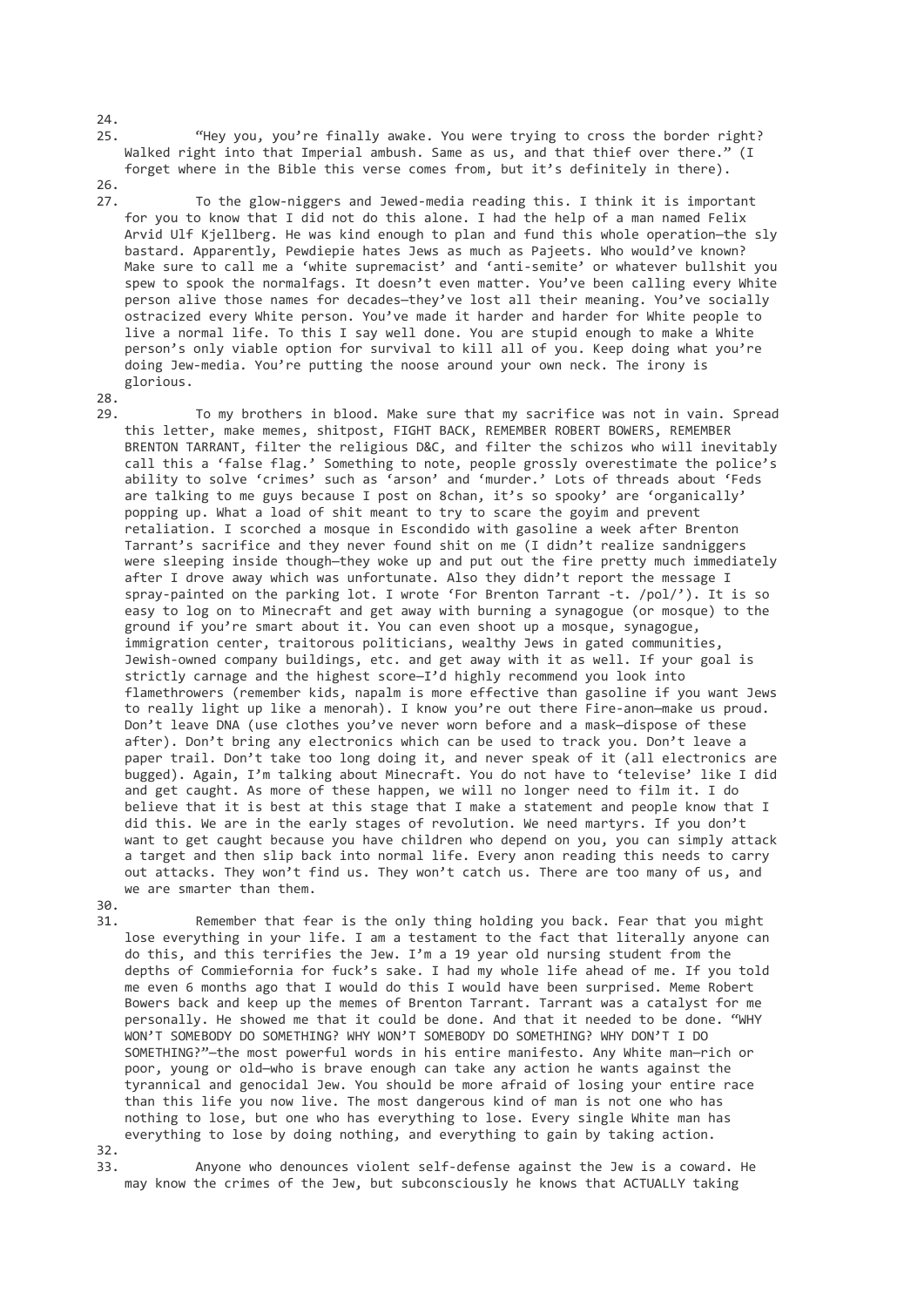action would mean sacrificing the bread and circus. It might mean that he won't live comfortably anymore. This is one of the reasons cowards so shrilly screech that Brenton Tarrant and Robert Bowers were Mossad false flag operations. They can't fathom that there are brave White men alive who have the willpower and courage it takes to say, "Fuck my life—I'm willing to sacrifice everything for the benefit of my race." He projects his own cowardice onto the White race. To the coward it is just a hobby. He is a LARPfag and a traitor. Ignore him. He has nothing useful to offer. That or it's just a Jew shilling, "Don't oppose us." Or possibly a schizo boomer off his meds. It's a shame that Robert Bowers especially got such a bad rap due to the inordinate amount of schizofags and flat-earth-tier-tards on /pol/ right now. Brenton Tarrant inspired me. I hope to inspire many more. To those who are brave—know that your sacrifice is the greatest act of love for your race. Your sacrifice will be remembered. Always. 34. 35. KEEP THE MOMENTUM GOING. IT'S FUCKING HAPPENING. McFuggen ebin. :DDD 36. 37. Lightning round. 38.<br>39. 39. "Are you a Trump supporter?"<br>40. You mean that Zionist, Jew-1 40. You mean that Zionist, Jew-loving, anti-White, traitorous cocksucker? Don't make me laugh. 41. 42. "Are you affiliated with any political ideology?" 43. Yes. It's called not wanting to go extinct.  $\frac{44}{45}$ . "Are you a conservative?" 46. I am not a useless, spineless coward so no—I am not a conservative. Conservative is a misnomer. They conserve nothing. They'll complain all they want but they won't take up arms and threaten their government with death (the only thing that works). Ever heard about the Battle of Athens (1946)? Find your balls again you insufferable faggots. If you do not defend your rights you deserve none. 47. 48. "Are you a terrorist?" 49. Well, let's walk through this question together shall we? I'm not wearing the sandnigger equivalent of a durag, my skin isn't the color of shit, you can't smell me from across the room, it is socially unacceptable for me to marry my cousins, I do not shout 'Durka durka mohammed jihad,' and it doesn't look like a sadist attempted to play tug-of-war with my nose. So no, I'm not a terrorist. 50.<br>51. "Do you feel any remorse for what you did?" 52. The Jews have depleted our patience and our mercy. I feel no remorse. I only wish I killed more. I am honored to be the one to send these vile anti-humans into the pit of fire—where they shall remain for eternity. 53. 54. "Do you feel anything but hatred for Jews?" 55. Disgust. Disgust that a race can become so unrecognizably corrupted that they would commit the most heinous acts that only the most twisted of individuals could put into reality. 56. 57. "Are you insane/crazy?" 58. I've seen plenty of mentally ill patients. It's heartbreaking and I know what it looks like. No, I do not have mental illness. However, I know the Jew would love to claim that to discredit me. In his mind you must be insane to oppose him. 59. "Do you hate all Jews?" 61. I hate anyone who seeks the destruction of my race. Every Jew currently alive plays a part in the destruction of my race. Does that answer your question?  $62.63.$ "Do you hate other races?" 64. I hate anyone who seeks the destruction of my race. Spics and niggers are useful puppets for the Jew in terms of replacing Whites. Of course, they aren't intelligent enough to realize that the Jew is using them and they will be enslaved if

Europeans are eliminated. Do they actively hate my race? Yes, I hate them. Are they in my nation but do not hate my race? I do not hate them, but they aren't staying. Are they out of my nation and do not hate my race? Fine by me.

65.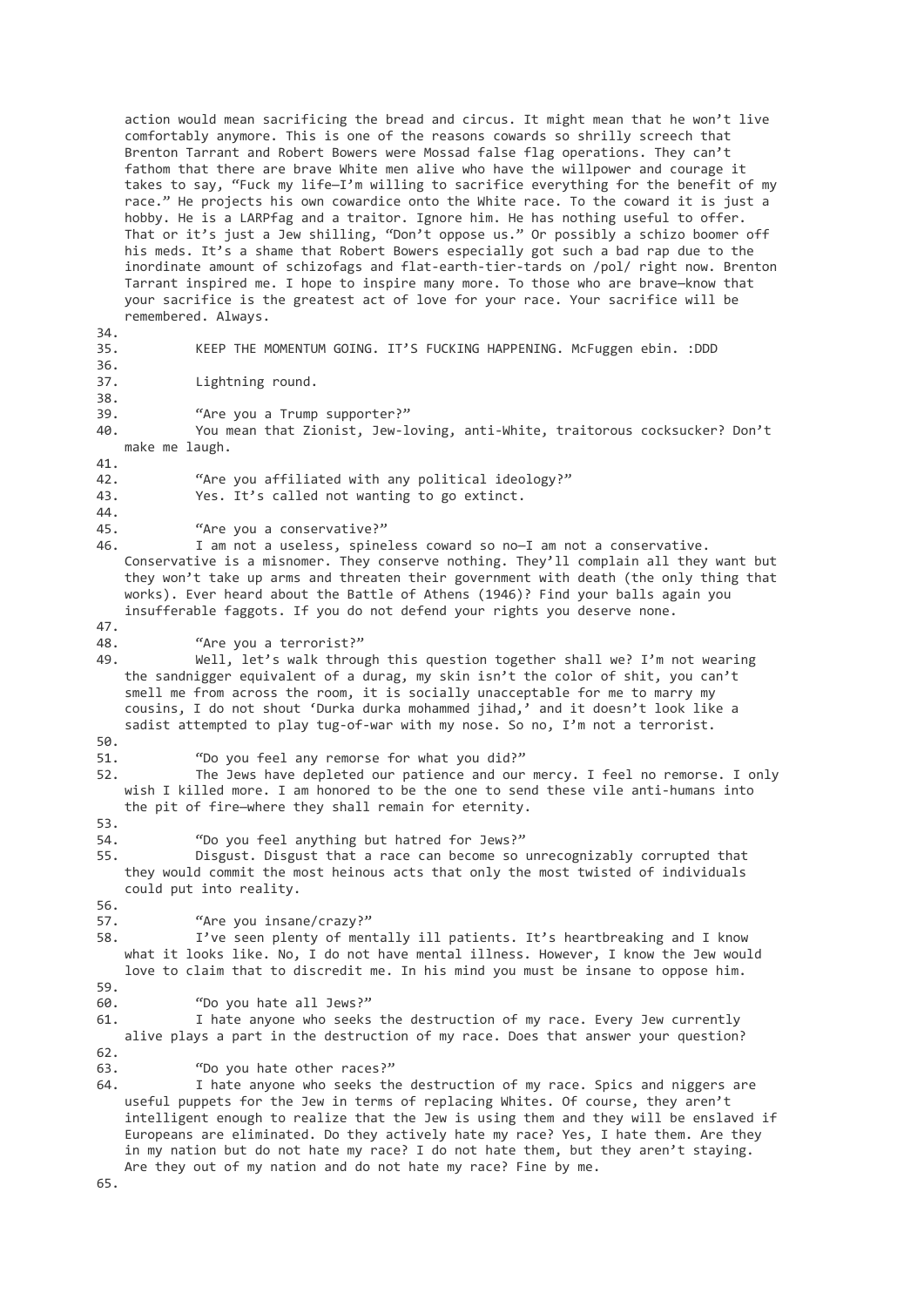66. "Why so much hatred?" There is no love without hatred. You cannot love God if you do not hate Satan. You cannot love righteousness if you do not also hate sin. You cannot love your own race if you do not hate those who wish to destroy it. Love and hate are two sides of the same coin. I may be filled with hatred, but I am also filled with love. Most people are empty inside—unspiritual and shameful dopamine fiends devoid of all love, honor, and purpose. I cannot imagine a more pathetic existence. 68. 69. "Why did you use guns instead of a flamethrower? Wouldn't a flamethrower have given you a much higher score?" 70. Yes. I encourage you to use flamethrowers as well as guns. Use what you think would be best in your situation. I used a gun for the same reason that Brenton Tarrant used a gun. In case you haven't noticed we are running out of time. If this revolution doesn't happen soon, we won't have the numbers to win it. The goal is for the US government to start confiscating guns. People will defend their right to own a firearm—civil war has just started. Stop the slow boil of the frog—prevent the Jew from using incrementalism. Make the Jew play all of his cards to make it apparent to more people how their rights are being taken away right before their eyes. 71. "Did your family cause you to think this way?" 73. Unfortunately, no. I had to learn what they should have taught me from the beginning. 74. 75. "Was it your plan to live or die?" 76. If I die—I die. I do not care if I die, but I will not sin against my God and murder myself. I plan on living (only you know the outcome). 77. 78. "How long did it take you to plan this attack?" 79. Four weeks. Four weeks ago, I decided that I was doing this. Four weeks later I did it. I remember a specific moment in time after Brenton Tarrant's sacrifice that something just clicked in my mind. 'If I won't defend my race, how can I expect others to do the same?' I immediately got to planning, and I never looked back. I never had doubts. I never felt afraid. I never felt anxious—just the occasional nervous excitement. 80. 81. "Who inspires you?" 82. Jesus Christ, the Apostle Paul, Martin Luther, Adolf Hitler, Robert Bowers, Brenton Tarrant, Ludwig van Beethoven, Moon Man, and Pink Guy. 83. 84. "How long have you been playing piano?" 85. Ever since I was 4. It was my favorite thing to do then. It is my favorite thing to do now. However, killing Jews might change that—I'll get back to you on that one. 86.<br>87 "What is your favorite song to play?" 88. Scherzo No. 2 by Chopin without a doubt. 89. 90. To my brothers in Christ of all races. Be strong. Although the Jew who is inspired by demons and Satan will attempt to corrupt your soul with the sin and perversion he spews—remember that you are secure in Christ. Turn away from your sin. Not because it is required for your salvation—for nobody save Christ can merit heaven based on his own works—but rather out of gratitude for the gift of salvation that your God has given you. Always remember that it is God that is keeping you alive and in faith. All sin stems from the arrogant belief that one does not need God. Satan was so prideful that he actually truly believed (that he, a created being) could overthrow the Ancient of Days—the Creator of all in existence. Satan inspired this rebellion among humanity. Christ alone is the only source of life. Know that you are saved in Christ and nothing—not death, nor torture, nor sin—can steal your soul away from God. 91. 92. To the Jew. Your crimes—innumerable. Your deeds—unacceptable. Your lies everywhere. The European man will rise up and strike your squalid and parasitic race into the dust. And this time there will be nowhere for you to run. 93.

- 94. And last but definitely not least.
- 95.
-